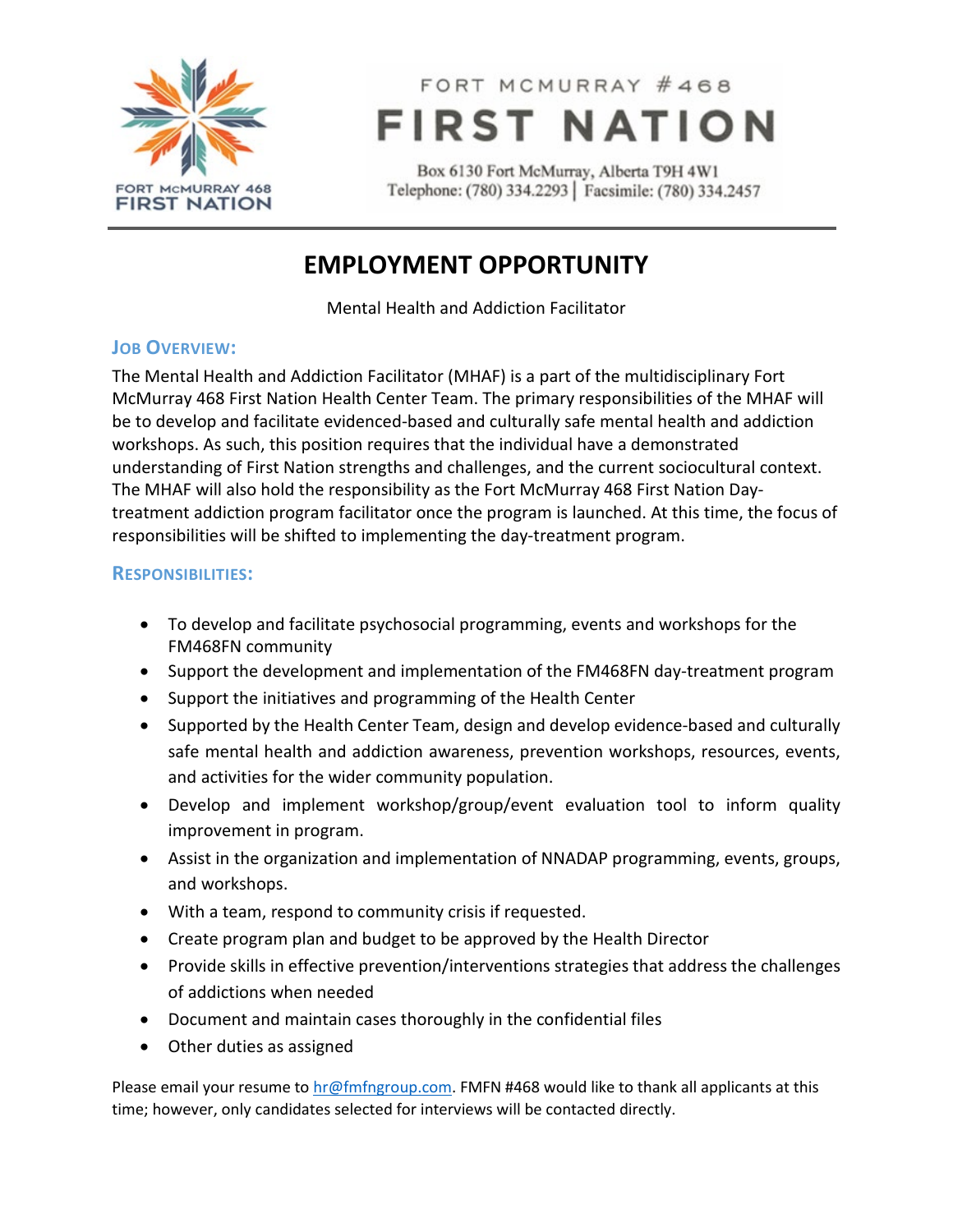

FORT MCMURRAY #468 **FIRST NATION** 

Box 6130 Fort McMurray, Alberta T9H 4W1 Telephone: (780) 334.2293 | Facsimile: (780) 334.2457

- Minimum Grade 12 Diploma or GED
- Diploma or degree in the human services field preferred
- Certified in the field of addictions (e. g. CACII, ICADC) or willingness to get certified
- Knowledge and experience in traditional and contemporary healing practices and experience in working with Elders, healers and clinicians
- Good written and oral communication skills
- Good computer skills in office 360
- Valid Driver's License and own vehicle with 2-million-dollar liability insurance
- Criminal record check required
- Possess a current First Aid and CPR level C Certificate
- Ability to speak local First Nation language would be an asset
- A demonstrated positive role model for staff, clients and the communities at large
- Demonstrated understanding of the prevention, treatment, and aftercare
- Additional trainings such as ASIST, non-violent crisis intervention training would be an asset
- Minimum of 1-year experience working within the addiction field
- Preference will be given to members of Fort McMurray #468 First Nation
- Knowledge of local First Nations culture and traditions
- Ability to relate well with all age groups, individually, with families, and in a group setting. Ability to work with minimal support or supervision
- Willingness to work flexible hours.
- Willingness to take training as required.
- Experience in program and/or curriculum development considered an asset

#### **WHY APPLY?**

In addition to your Salary/Hourly earnings, we also offer the following.

- We care a lot about your future, and we offer a defined contribution Registered Pension Plan
- A benefits package with Life Insurance, Medical, Dental, and Vision coverage
- A healthy work-life balance
- Employee and Family Assistance Program
- An opportunity to work for a harmonious community with a rich culture that builds its economic and social success
- Commitment to accountability, respect for one another, and hard work.

Please email your resume to  $hr@fmfgroup.com$ . FMFN #468 would like to thank all applicants at this time; however, only candidates selected for interviews will be contacted directly.